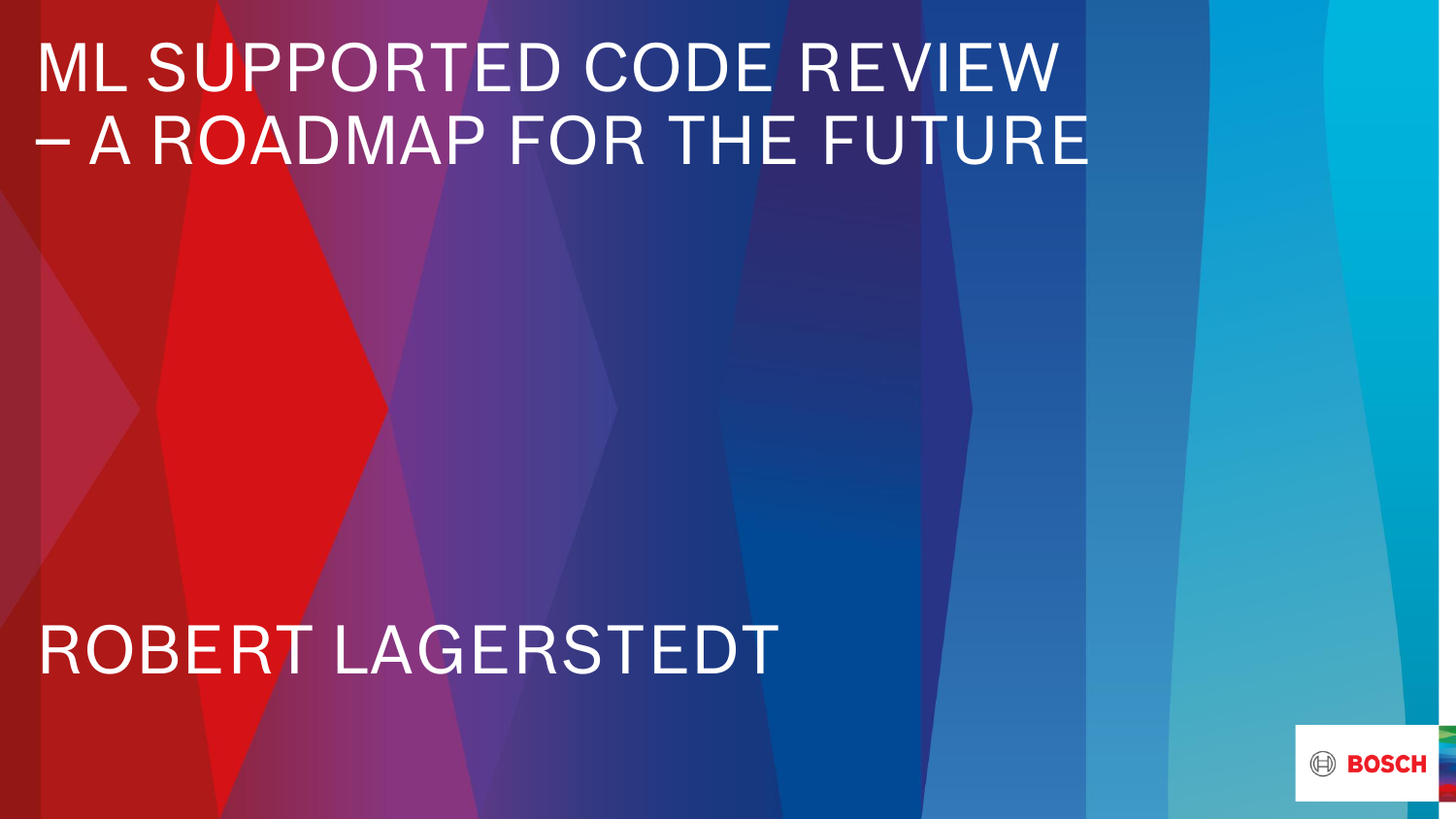### **Content** ML supported code review - a roadmap for the future

Now: "Feedback" -based review

Before: "Command and control" -based review

Next: "Community-trained feedback" -based review

Previous Experiences

**Mobile Industry** 

‒ Global Software Architect, CTO Office – Sony Mobile

Medical Diagnostics Industry

- Lead Software Architect - Cella Vision

**Head of SW Architecture – Bosch Lund**

Military Training Industry

‒ Developer, Software Architect - Mandator

*https://www.linkedin.com/in/robertlagerstedt/*







Robert Lagerstedt | 2020-09-25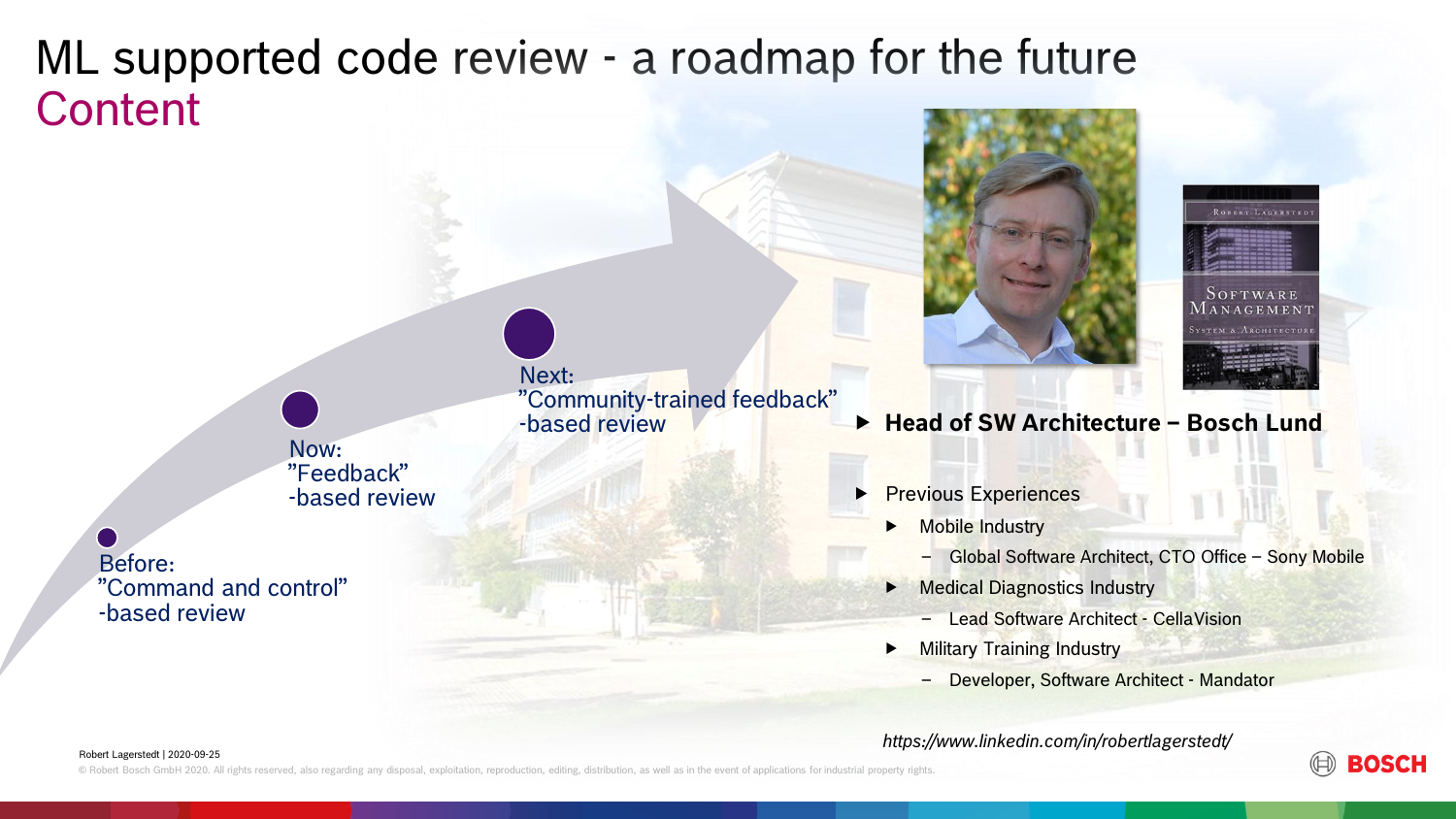ML supported code review - a roadmap for the future Bosch Lund – Development site focusing on Software and Connectivity



#### Robert Lagerstedt | 2020-09-25

© Robert Bosch GmbH 2020. All rights reserved, also regarding any disposal, exploitation, reproduction, editing, distribution, as well as in the event of applications for industrial property rights.

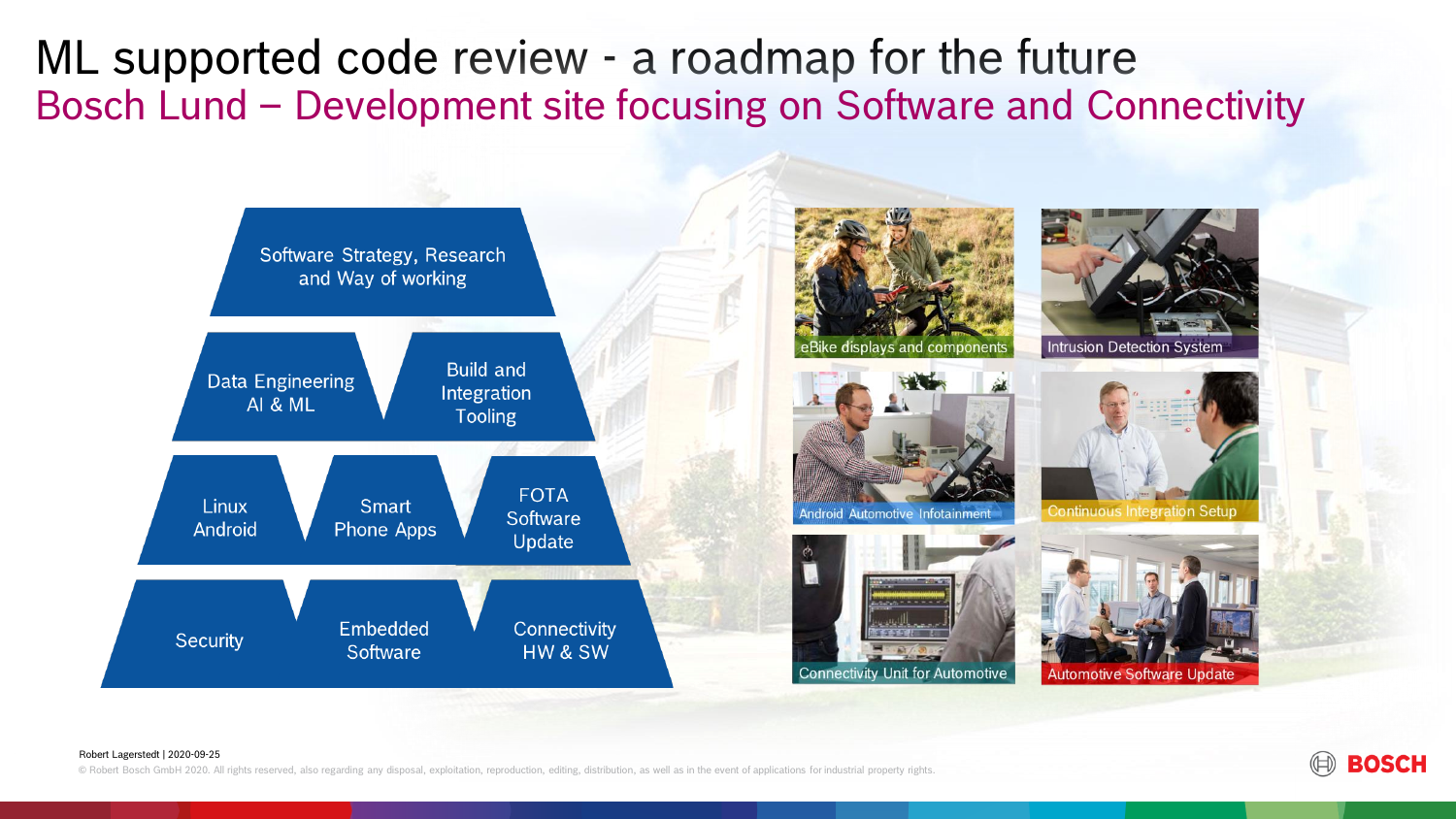## Before – "Command and control-"based review ML supported code review - a roadmap for the future



**Guidelines** KPIs Integration Teams Reports **Waterfall Directives** Integration checklists

"Using automated tests for communicating and verifying non-functional requirements" 2014 IEEE 1st International Workshop on Requirements Engineering and Testing (RET) - R. Lagerstedt https://ieeexplore.ieee.org/document/6908675

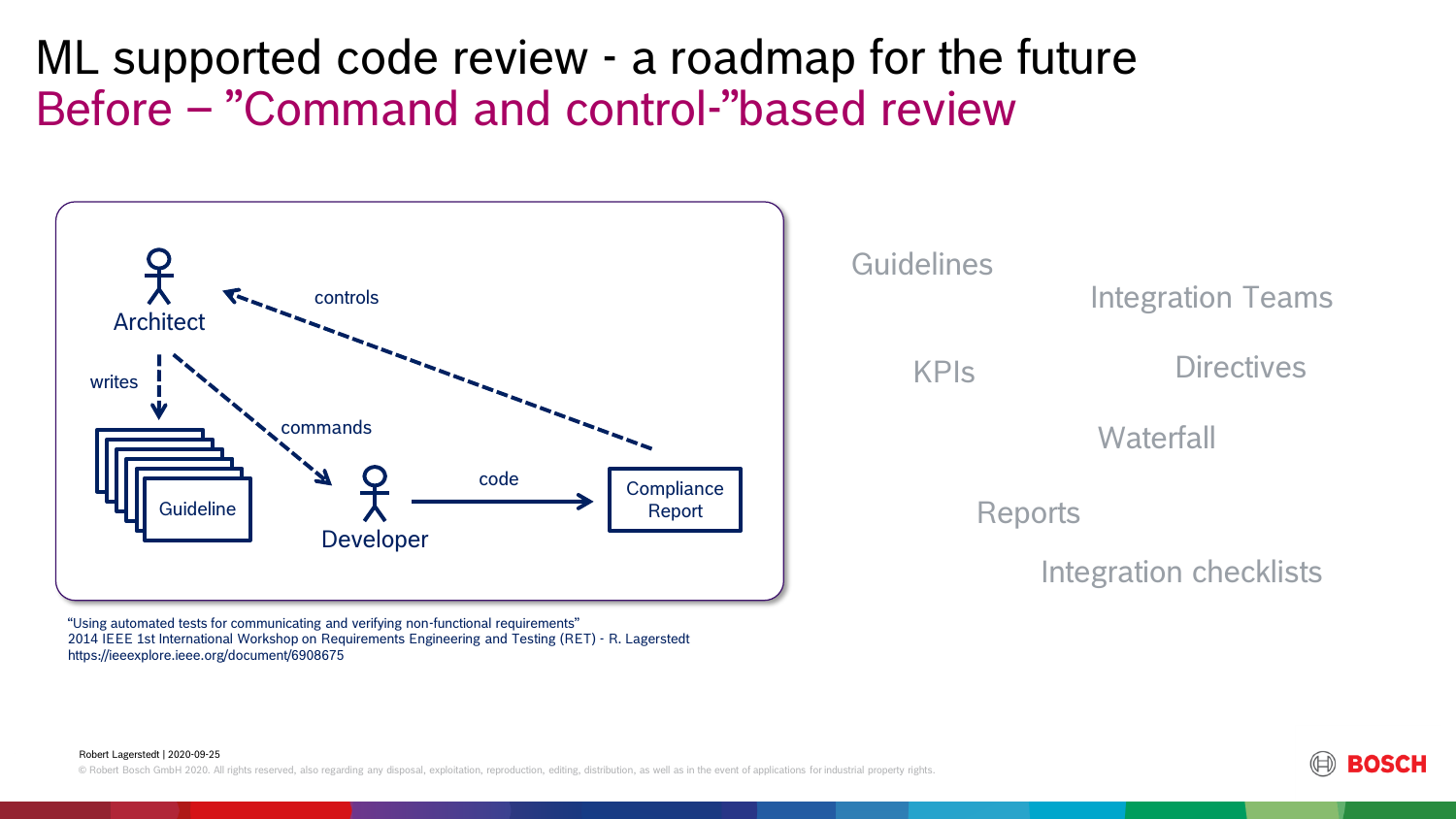

© Robert Bosch GmbH 2020. All rights reserved, also regarding any disposal, exploitation, reproduction, editing, distribution, as well as in the event of applications for industrial property rights.